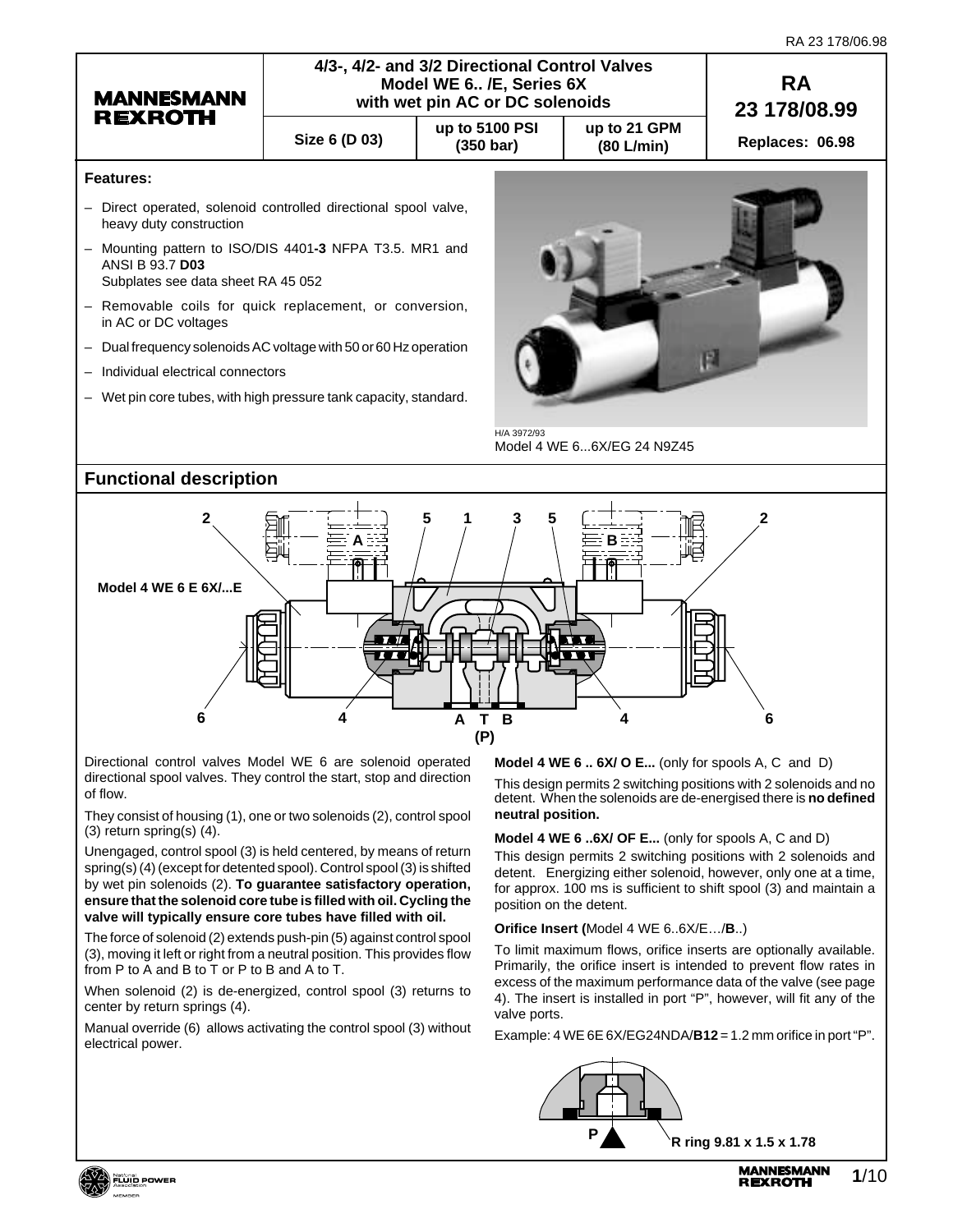RA 23 178/06.98 RA 23 178/08.99

| <b>Ordering codes</b>                                                                                                                                          |                                           |                |                                      |                          |                                                                                                                                                     |
|----------------------------------------------------------------------------------------------------------------------------------------------------------------|-------------------------------------------|----------------|--------------------------------------|--------------------------|-----------------------------------------------------------------------------------------------------------------------------------------------------|
| 3<br>$\mathbf{2}$<br>4<br>6<br><b>WE</b><br>6                                                                                                                  | $\overline{7}$<br>9<br>10<br>6X<br>E      | 11<br>12       | 15<br>19                             | 22<br>23<br>$\star$      |                                                                                                                                                     |
| $= 3$<br>3 service ports<br>4 service ports<br>$= 4$                                                                                                           |                                           |                |                                      |                          | Further details<br>in clear text                                                                                                                    |
| Size 6<br>$= 6$                                                                                                                                                |                                           |                |                                      | No code $=$<br>$V =$     | <b>NBR</b> seals<br>FPM seals                                                                                                                       |
| Spool e.g. $C$ , E, EA, EB etc. $1$ )<br>For possibilities, see below                                                                                          |                                           |                |                                      |                          | $\hat{\wedge}$ Attention!<br>The compatibility of the seals and<br>pressure fluid must be taken into account!                                       |
| Series 60 to 69<br>$= 6X$<br>(60 to 69: externally interchangeable                                                                                             |                                           |                |                                      | No code $=$<br>$B$ 08 =  | Without cartridge throttle<br>Throttle Ø 0.031 (0.8 mm)                                                                                             |
| Spring return<br>Without spring return<br>$=$                                                                                                                  | No code<br>Ο                              |                |                                      | $B = 10 =$<br>$B = 12 =$ | Throttle Ø 0.039 (1.0 mm)<br>Throttle Ø 0.047 (1.2 mm)                                                                                              |
| Without spring return but with detent<br>$\equiv$                                                                                                              | <b>OF</b>                                 |                |                                      |                          | Applicable if flow exceeds<br>performance limit of valve,<br>installed in P port                                                                    |
| High performance solenoid<br>wet pin (oil-immersed) with removable coil                                                                                        | $= E$                                     |                |                                      |                          | Type of electrical connection to data sheet RA 08 006                                                                                               |
| 24 V DC                                                                                                                                                        | G24<br>Ξ.                                 |                |                                      |                          | <b>Direct solenoid connections</b>                                                                                                                  |
| 110 V AC<br>50/60 Hz or<br>120 V 60 Hz                                                                                                                         | W110<br>Ξ                                 |                | $K4^{3)} =$<br><b>DA</b>             |                          | Without angled plug connector(s)<br><b>Central solenoid connections</b><br>$=$ Terminal box with 2 1/2" NPT conduit conn.                           |
| 96/196 V DC solenoid with built-in rectifier,<br>angled plug, for connection to 110 V/220 V<br>AC, frequency-independent<br>(possible with Z55 or conduit box) | <b>W110R</b><br>Ξ.<br><b>W220R</b><br>$=$ |                | <b>DAL</b>                           | $\equiv$                 | Terminal box with two 1/2" NPT conduit<br>connections and light(s)<br>ANSI B 93.55 M plug-pin type<br>connectors (without female end)               |
| For other ordering codes for different voltages and frequencies<br>see page 3                                                                                  |                                           |                | $DK25 =$                             |                          | $DK23$ = Terminal box with 3-pin conn. (single solenoid)<br>Terminal box with 5-pin conn. (dbl. solenoid)                                           |
| With protected manual override (Standard)<br>Covered manual override, with rubber boot<br>Without manual override                                              | $\equiv$<br>$=$<br>No code<br>$=$         | <b>N9</b><br>N | $DK23L =$<br>$DK25L =$<br>$DK24L2 =$ |                          | Terminal w/ 3-pin conn. & light(s) (sgl. sol.)<br>Terminal w/ 5-pin conn. & light(s) (dbl. sol.)<br>Terminal box w/surge suppression <sup>4</sup> ) |

3) For additional connectors, see page 9

4) Surge suppression, 24VDC only, with 4 pin micro connector **Example:** 4WE6E6X/E924N9DK24L2

# **Symbols**



**MANNESMANN<br>REXROTH 2**/10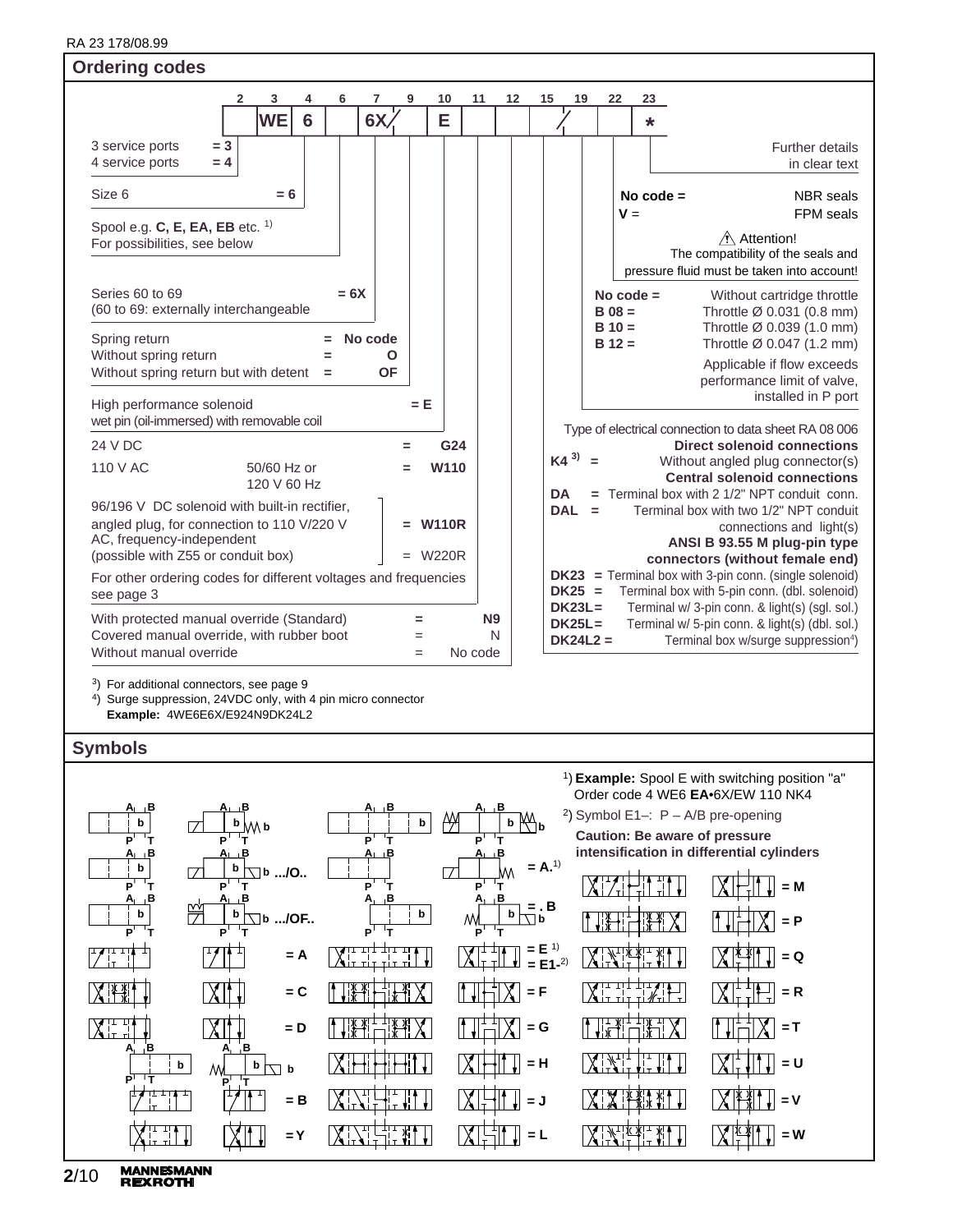| Installation position<br>Optional<br>$\circ$ F ( $\circ$ C)<br>122 (50)<br>Ambient temperature, max.<br>t<br>Weight<br>3.2(1.45)<br>Single solenoid valve<br>lbs (kg)<br>m<br>Valve with 2 solenoids<br>lbs (kg)<br>4.3(1.95)<br>m<br><b>Hydraulic</b><br>Operating pressure Port A, B, P<br>PSI (bar)<br>5100 (350)<br>р<br>Port T<br>PSI (bar)<br>p<br>pressure.<br>Flow, max.<br>$q_{\text{V}}$ GPM (L/min)<br>Cross section of flow (switching position 0):<br>in <sup>2</sup> (mm <sup>2</sup> )<br>for symbol Q<br>Α<br>$in2$ (mm <sup>2</sup> )<br>for symbol W<br>$\overline{A}$<br>Hydraulic fluid<br>1) Suitable for NBR and FPM seals<br>2) Only suitable for FPM seals<br>Hydraulic fluid<br>$\circ$ F ( $\circ$ C)<br>t<br>Temperature range<br>$v$ SUS (mm <sup>2</sup> /s)<br>Viscosity range<br><b>Fluid cleanliness</b><br><b>Electrical</b><br>Type of voltage<br>Available voltages <sup>1</sup> ) (for ordering codes<br>U<br>V<br>for AC voltages see below)<br>$\overline{P}$<br>W<br>Power consumption<br>P<br><b>VA</b><br>Holding current<br>P<br><b>VA</b><br>In-rush current<br>Duty cycle<br>Shifting time to<br>ON<br>Τ<br>ms<br>$\tau$<br><b>OFF</b><br>ISO 6403<br>ms<br>Sw/h<br>Shifting frequency<br>Insulation<br>$\circ$ F ( $\circ$ C)<br>Coil temperature<br>t<br><sup>1</sup> ) Special voltages on request<br><b>Note on AC solenoids</b><br>Order codes<br>W42<br>These solenoids may be used with 2 or 3 voltage/frequency<br>relationships: |                                                                                                                                                                                                                             |                             |                                                              |
|---------------------------------------------------------------------------------------------------------------------------------------------------------------------------------------------------------------------------------------------------------------------------------------------------------------------------------------------------------------------------------------------------------------------------------------------------------------------------------------------------------------------------------------------------------------------------------------------------------------------------------------------------------------------------------------------------------------------------------------------------------------------------------------------------------------------------------------------------------------------------------------------------------------------------------------------------------------------------------------------------------------------------------------------------------------------------------------------------------------------------------------------------------------------------------------------------------------------------------------------------------------------------------------------------------------------------------------------------------------------------------------------------------------------------------------------------------------------------------------|-----------------------------------------------------------------------------------------------------------------------------------------------------------------------------------------------------------------------------|-----------------------------|--------------------------------------------------------------|
|                                                                                                                                                                                                                                                                                                                                                                                                                                                                                                                                                                                                                                                                                                                                                                                                                                                                                                                                                                                                                                                                                                                                                                                                                                                                                                                                                                                                                                                                                       |                                                                                                                                                                                                                             |                             |                                                              |
|                                                                                                                                                                                                                                                                                                                                                                                                                                                                                                                                                                                                                                                                                                                                                                                                                                                                                                                                                                                                                                                                                                                                                                                                                                                                                                                                                                                                                                                                                       |                                                                                                                                                                                                                             |                             |                                                              |
|                                                                                                                                                                                                                                                                                                                                                                                                                                                                                                                                                                                                                                                                                                                                                                                                                                                                                                                                                                                                                                                                                                                                                                                                                                                                                                                                                                                                                                                                                       |                                                                                                                                                                                                                             |                             |                                                              |
|                                                                                                                                                                                                                                                                                                                                                                                                                                                                                                                                                                                                                                                                                                                                                                                                                                                                                                                                                                                                                                                                                                                                                                                                                                                                                                                                                                                                                                                                                       |                                                                                                                                                                                                                             |                             |                                                              |
|                                                                                                                                                                                                                                                                                                                                                                                                                                                                                                                                                                                                                                                                                                                                                                                                                                                                                                                                                                                                                                                                                                                                                                                                                                                                                                                                                                                                                                                                                       |                                                                                                                                                                                                                             |                             |                                                              |
|                                                                                                                                                                                                                                                                                                                                                                                                                                                                                                                                                                                                                                                                                                                                                                                                                                                                                                                                                                                                                                                                                                                                                                                                                                                                                                                                                                                                                                                                                       |                                                                                                                                                                                                                             |                             |                                                              |
|                                                                                                                                                                                                                                                                                                                                                                                                                                                                                                                                                                                                                                                                                                                                                                                                                                                                                                                                                                                                                                                                                                                                                                                                                                                                                                                                                                                                                                                                                       | up to 3050 (210) DC; up to 2320 (160) AC                                                                                                                                                                                    |                             |                                                              |
|                                                                                                                                                                                                                                                                                                                                                                                                                                                                                                                                                                                                                                                                                                                                                                                                                                                                                                                                                                                                                                                                                                                                                                                                                                                                                                                                                                                                                                                                                       | Where symbols A and B occur, port T must be employed as a<br>drain port if the operating pressure is above the permitted tank                                                                                               |                             |                                                              |
|                                                                                                                                                                                                                                                                                                                                                                                                                                                                                                                                                                                                                                                                                                                                                                                                                                                                                                                                                                                                                                                                                                                                                                                                                                                                                                                                                                                                                                                                                       | up to 21 (80) DC; up to 15.8 (60) AC                                                                                                                                                                                        |                             |                                                              |
|                                                                                                                                                                                                                                                                                                                                                                                                                                                                                                                                                                                                                                                                                                                                                                                                                                                                                                                                                                                                                                                                                                                                                                                                                                                                                                                                                                                                                                                                                       |                                                                                                                                                                                                                             |                             |                                                              |
|                                                                                                                                                                                                                                                                                                                                                                                                                                                                                                                                                                                                                                                                                                                                                                                                                                                                                                                                                                                                                                                                                                                                                                                                                                                                                                                                                                                                                                                                                       | approx. 6 % of nominal cross section                                                                                                                                                                                        |                             |                                                              |
|                                                                                                                                                                                                                                                                                                                                                                                                                                                                                                                                                                                                                                                                                                                                                                                                                                                                                                                                                                                                                                                                                                                                                                                                                                                                                                                                                                                                                                                                                       | approx. 3 % of nominal cross section                                                                                                                                                                                        |                             |                                                              |
|                                                                                                                                                                                                                                                                                                                                                                                                                                                                                                                                                                                                                                                                                                                                                                                                                                                                                                                                                                                                                                                                                                                                                                                                                                                                                                                                                                                                                                                                                       | Mineral oil (HL, HLP) to DIN 51 524 1); Fast bio-degradable<br>pressure fluids to VDMA 24 568 (also see RA 90 221);<br>HETG (rape seed oil) 1); HEPG (Polyglycol) 2); HEES<br>(synthetic ester) 2); other fluids on request |                             |                                                              |
|                                                                                                                                                                                                                                                                                                                                                                                                                                                                                                                                                                                                                                                                                                                                                                                                                                                                                                                                                                                                                                                                                                                                                                                                                                                                                                                                                                                                                                                                                       | $-22$ to 176 ( $-30$ to 80) (NBR seals)                                                                                                                                                                                     |                             |                                                              |
|                                                                                                                                                                                                                                                                                                                                                                                                                                                                                                                                                                                                                                                                                                                                                                                                                                                                                                                                                                                                                                                                                                                                                                                                                                                                                                                                                                                                                                                                                       | $-4$ to 176 ( $-20$ to 80) (FPM seals)                                                                                                                                                                                      |                             |                                                              |
|                                                                                                                                                                                                                                                                                                                                                                                                                                                                                                                                                                                                                                                                                                                                                                                                                                                                                                                                                                                                                                                                                                                                                                                                                                                                                                                                                                                                                                                                                       | 35 to 2320 (2.8 to 500)                                                                                                                                                                                                     |                             |                                                              |
|                                                                                                                                                                                                                                                                                                                                                                                                                                                                                                                                                                                                                                                                                                                                                                                                                                                                                                                                                                                                                                                                                                                                                                                                                                                                                                                                                                                                                                                                                       | Maximum permissible degree of contamination of fluid to<br>ISO 4406 Class 18/15. We therefore recommend a filter<br>with a minimum retention rate of $\beta_{10} \ge 75$ .                                                  |                             |                                                              |
|                                                                                                                                                                                                                                                                                                                                                                                                                                                                                                                                                                                                                                                                                                                                                                                                                                                                                                                                                                                                                                                                                                                                                                                                                                                                                                                                                                                                                                                                                       |                                                                                                                                                                                                                             |                             |                                                              |
|                                                                                                                                                                                                                                                                                                                                                                                                                                                                                                                                                                                                                                                                                                                                                                                                                                                                                                                                                                                                                                                                                                                                                                                                                                                                                                                                                                                                                                                                                       | DC voltage                                                                                                                                                                                                                  |                             | AC voltage                                                   |
|                                                                                                                                                                                                                                                                                                                                                                                                                                                                                                                                                                                                                                                                                                                                                                                                                                                                                                                                                                                                                                                                                                                                                                                                                                                                                                                                                                                                                                                                                       | 12, 24, 42, 60, 96, 110,<br>180, 196, 220                                                                                                                                                                                   |                             | 42, 110, 120, 127, 220, 240<br>50/60 Hz                      |
|                                                                                                                                                                                                                                                                                                                                                                                                                                                                                                                                                                                                                                                                                                                                                                                                                                                                                                                                                                                                                                                                                                                                                                                                                                                                                                                                                                                                                                                                                       | 30                                                                                                                                                                                                                          |                             |                                                              |
|                                                                                                                                                                                                                                                                                                                                                                                                                                                                                                                                                                                                                                                                                                                                                                                                                                                                                                                                                                                                                                                                                                                                                                                                                                                                                                                                                                                                                                                                                       | $\qquad \qquad -$                                                                                                                                                                                                           |                             | 50                                                           |
|                                                                                                                                                                                                                                                                                                                                                                                                                                                                                                                                                                                                                                                                                                                                                                                                                                                                                                                                                                                                                                                                                                                                                                                                                                                                                                                                                                                                                                                                                       | —                                                                                                                                                                                                                           |                             | 220                                                          |
|                                                                                                                                                                                                                                                                                                                                                                                                                                                                                                                                                                                                                                                                                                                                                                                                                                                                                                                                                                                                                                                                                                                                                                                                                                                                                                                                                                                                                                                                                       | continuous                                                                                                                                                                                                                  |                             | continuous                                                   |
|                                                                                                                                                                                                                                                                                                                                                                                                                                                                                                                                                                                                                                                                                                                                                                                                                                                                                                                                                                                                                                                                                                                                                                                                                                                                                                                                                                                                                                                                                       | 25 to 45                                                                                                                                                                                                                    |                             | 10 to 20                                                     |
|                                                                                                                                                                                                                                                                                                                                                                                                                                                                                                                                                                                                                                                                                                                                                                                                                                                                                                                                                                                                                                                                                                                                                                                                                                                                                                                                                                                                                                                                                       | 10 to 25                                                                                                                                                                                                                    |                             | 15 to 40                                                     |
|                                                                                                                                                                                                                                                                                                                                                                                                                                                                                                                                                                                                                                                                                                                                                                                                                                                                                                                                                                                                                                                                                                                                                                                                                                                                                                                                                                                                                                                                                       | up to 15000                                                                                                                                                                                                                 |                             | up to 7200                                                   |
|                                                                                                                                                                                                                                                                                                                                                                                                                                                                                                                                                                                                                                                                                                                                                                                                                                                                                                                                                                                                                                                                                                                                                                                                                                                                                                                                                                                                                                                                                       | Exceeds NEMA class B                                                                                                                                                                                                        | Exceeds NEMA class B        |                                                              |
|                                                                                                                                                                                                                                                                                                                                                                                                                                                                                                                                                                                                                                                                                                                                                                                                                                                                                                                                                                                                                                                                                                                                                                                                                                                                                                                                                                                                                                                                                       | up to 302 (150)                                                                                                                                                                                                             |                             | up to 356 (180)                                              |
| e.g. solenoid type W110 for 110 V, 50 Hz<br>W110                                                                                                                                                                                                                                                                                                                                                                                                                                                                                                                                                                                                                                                                                                                                                                                                                                                                                                                                                                                                                                                                                                                                                                                                                                                                                                                                                                                                                                      | When making the electrical connection, the ground<br>screw ( $\perp$ PE) must be connected to earth ground<br>42 V, 50 Hz<br>42 V, 60 Hz<br>110 V, 50 Hz<br>110 V, 60 Hz                                                    | Order codes<br>W127<br>W220 | 127 V, 50 Hz<br>127 V, 60 Hz<br>220 V, 50 Hz<br>220 V, 60 Hz |
| 110 V, 60 Hz<br>120 V, 60 Hz                                                                                                                                                                                                                                                                                                                                                                                                                                                                                                                                                                                                                                                                                                                                                                                                                                                                                                                                                                                                                                                                                                                                                                                                                                                                                                                                                                                                                                                          | 120 V, 60 Hz                                                                                                                                                                                                                |                             | 240 V, 60 Hz                                                 |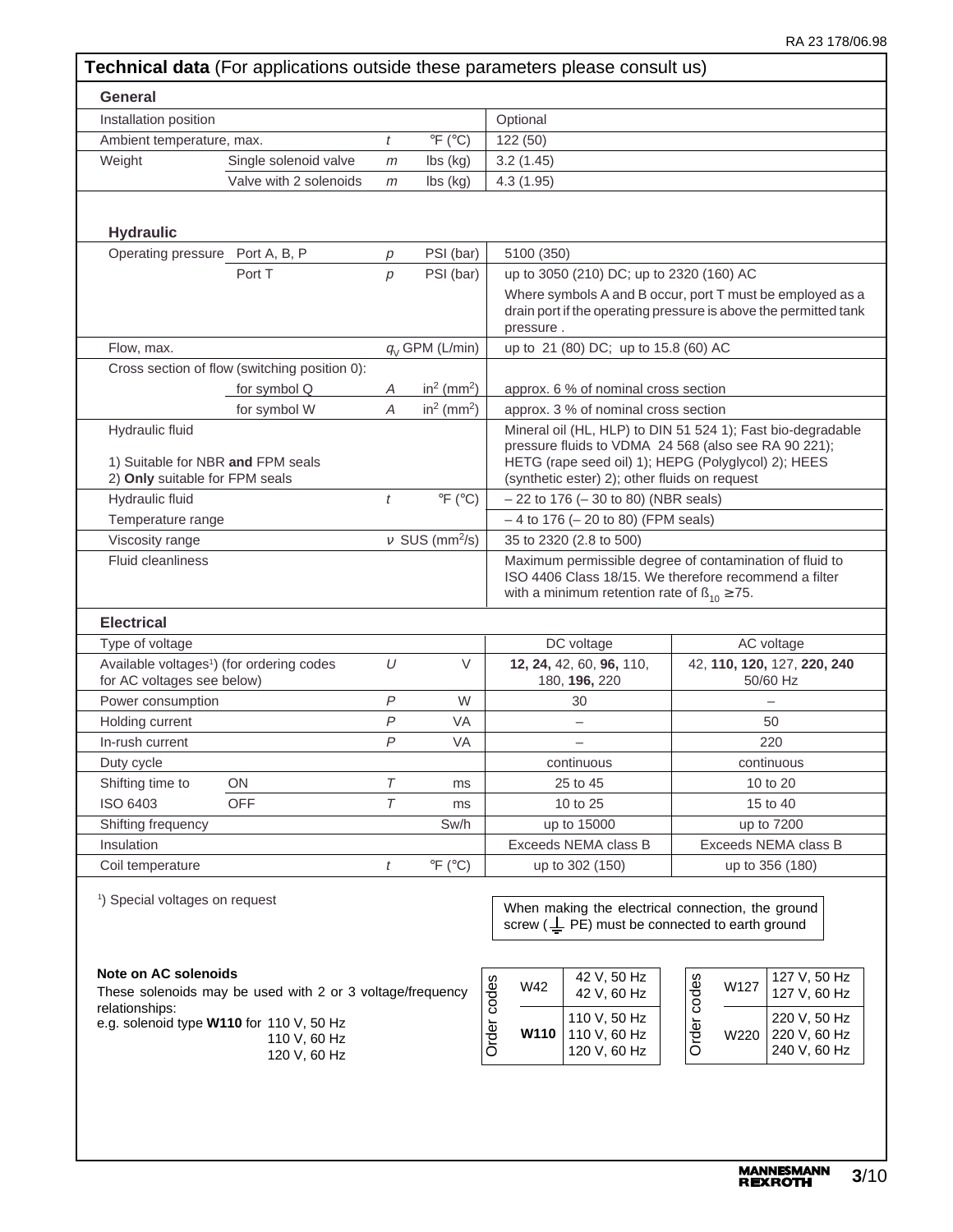# **Directional valve solenoid power limits,** measured at v = 190 SUS (41 mm<sup>2</sup>/s) and t = 122 °F (50°C)

Because of silting, the shifting function of the valves is dependent upon filtration. To obtain the maximum flow values shown, full filtration of 25 µm is recommended. The flow forces acting within the valve also influence performance. In 4-way valves, the data provided is for applications with 2 directions of flow (flow from P to A and an equal, simultaneous return from B to T, see table).

If only one direction of flow is required, for example, when a 4 way valve has one port plugged, or unbalanced flows from large rod cylinders, the permissible flow in critical cases can be considerably lower. The A or B spool (3-way) can be used as an approximation of the limited flow performance.

### **Performance limits measured with solenoids at operating temperature, 10 % undervoltage and without tank port pressure.**

| <b>DC</b> solenoid |                                         |    | <b>AC solenoid</b>                  | <b>AC solenoid</b>                  |                          |  |  |
|--------------------|-----------------------------------------|----|-------------------------------------|-------------------------------------|--------------------------|--|--|
| e.g. G 24: 24 V    |                                         |    | e.g. W110: 110 V, 50 Hz (see below) | e.g. W110: 110 V, 60 Hz (see below) |                          |  |  |
| Curve              | Symbol                                  |    | Symbol<br>Curve                     |                                     | Symbol                   |  |  |
|                    | A, B <sup>1</sup>                       | 11 | A, B <sup>1</sup>                   | 19                                  | A, B <sup>1</sup>        |  |  |
| $\mathbf{2}$       | V                                       | 12 | V                                   | 20                                  | V                        |  |  |
| 3                  | A, B                                    | 13 | A, B                                | 21                                  | A, B                     |  |  |
| 4                  | F, P                                    | 14 | F, P                                | 22                                  | F, P                     |  |  |
| 5                  |                                         | 15 | G, T                                | 23                                  | G, T                     |  |  |
| 6                  | G, H, T                                 | 16 | H                                   | 24                                  | J, L, U                  |  |  |
| 7                  | A/O, A/OF, L, U                         | 17 | A/O, A/OF, C/O, C/OF                | 25                                  | A/O, A/OF, Q, W          |  |  |
| 8                  | C. D. Y                                 |    | D/O, D/OF, E, $E1-2$ ), J, L        | 26                                  | C, D, Y                  |  |  |
| 9                  | м                                       |    | M, Q, R <sup>3</sup> ), U, W        | 27                                  | н                        |  |  |
| 10                 | $E, E1-2$ , R <sup>3</sup> ), C/O, C/OF | 18 | C, D, Y                             | 28                                  | C/O, C/OF, D/O, D/OF, E, |  |  |
|                    | D/O, D/OF, Q, W                         |    |                                     |                                     | $E1-2$ , M, $R^3$ )      |  |  |



<sup>1)</sup> With mal override

 $2)$  P – A/B pre-opening

3) Return flow from actuator to tank

DC solenoid

Curves 1 to 10

**12, 24, and 96 Volt typical stock**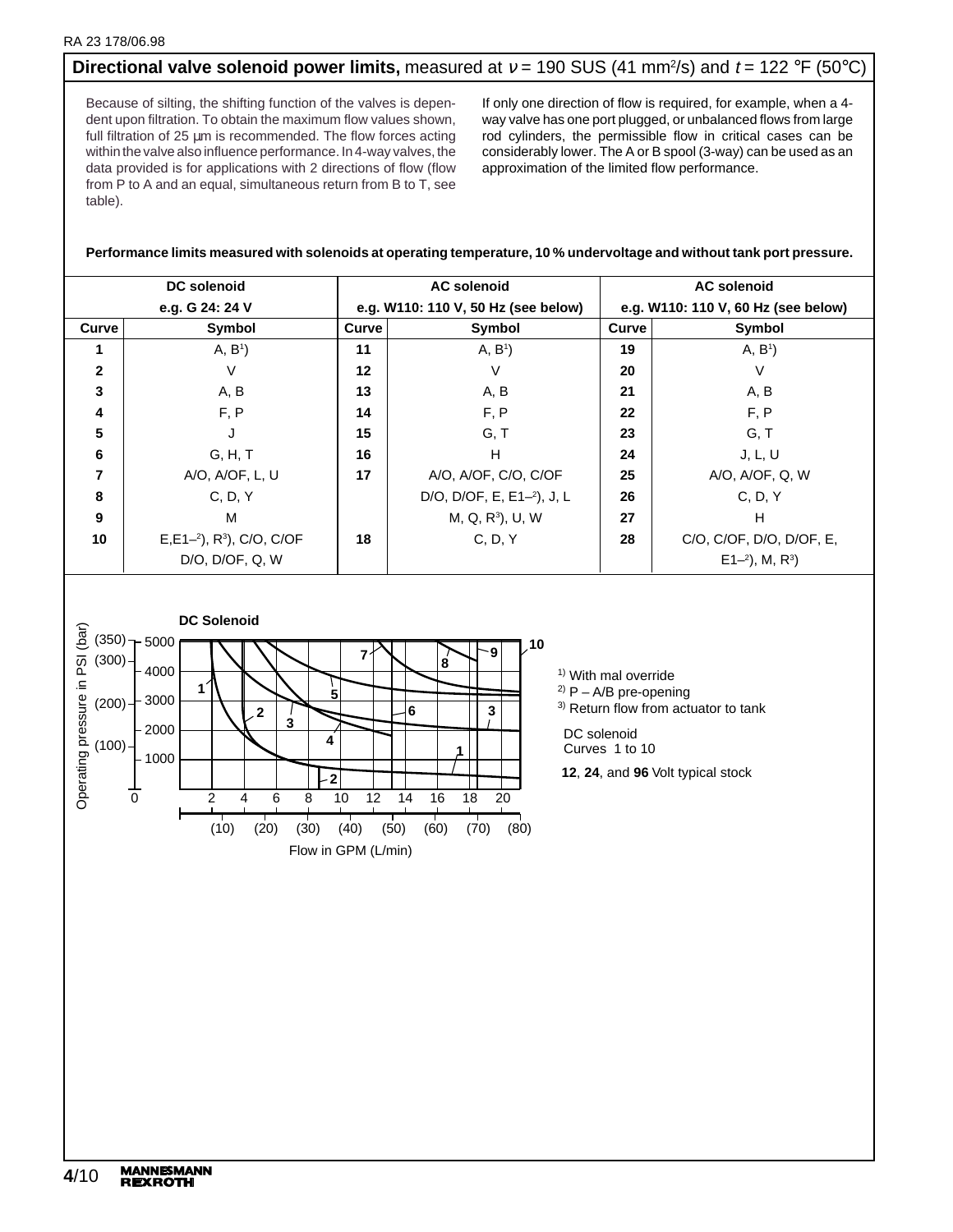### RA 23 178/06.98

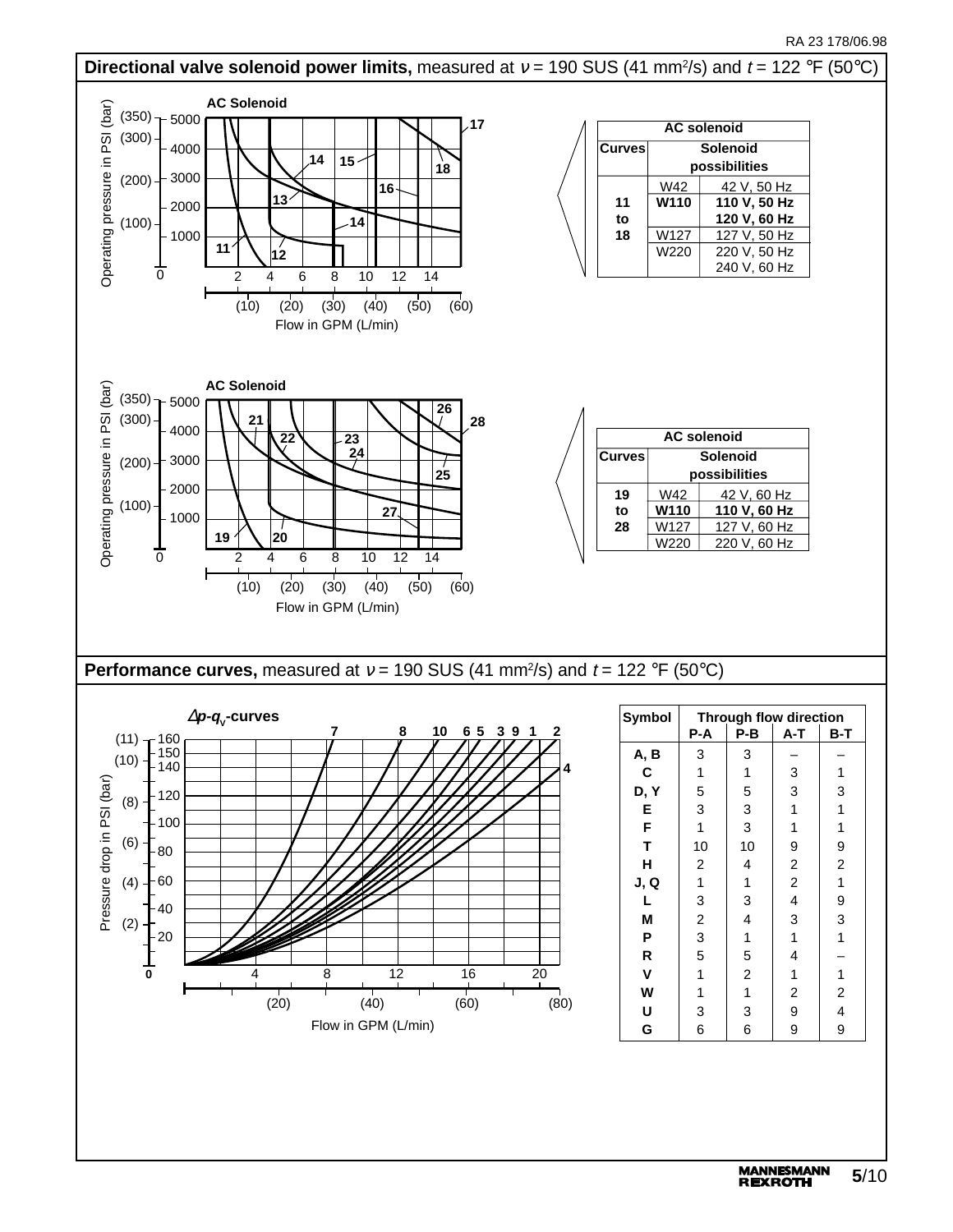

- **2** Manual override "N9" (standard) only possible manual operation to 725 PSI (50 bar). Do not damage the manual override bore. Handknob part # RR00 024943
- **3** Dimension for solenoid with manual override "N", (rubber boot covered)
- **4** Angled plug Z45

may be used.

- **4a** Angled plugs type Z55 and Z55L
- **6** Nameplate
- **7** R-ring 9.81 mm x 1.5 mm x 1.78 mm
- **8** Screw cap for single solenoid valve
- **9** Space required to remove plug
- **11** Locknut Tightening torque = 35 in-lbs (4 Nm)
- **12** Mounting pattern to ISO/DIS 4401-3 NFPA T3.5.1 MR1 and ANSI B93.7 D 03

**Subplates:** G341/12 (SAE-6), G342/12 (SAE-8), G502/12 (SAE-10)

to data sheet RA 45 052 and

### **valve mounting bolts**

10-24 UNC x 2" (M5 x 50mm), Tightening torque =  $6.5$  ft-lbs (8.9 Nm), must be ordered separately.

- **13** Hole for locating pin, ∆ 0.23 in (3 mm)
- 14 Conduit box variation, model "DA" or "DAL"

Required surface finish of **0.01/100 mm 32 (Rmax 4)**

interface when mounting the valve without our subplate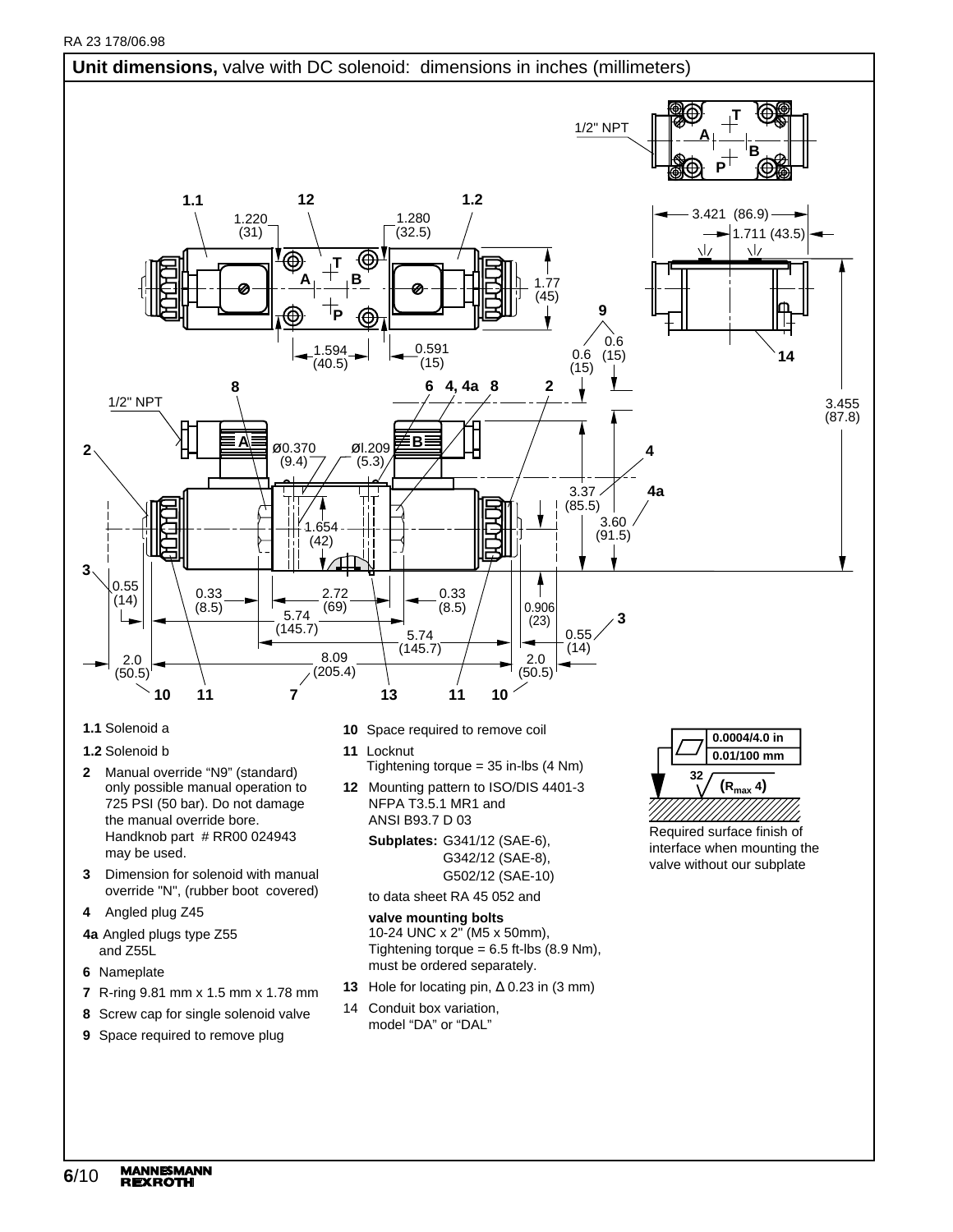

- **1.1** Solenoid a
- **1.2** Solenoid b
- **2** Manual override "N9" (standard) only possible manual operation to 725 PSI (50 bar). Do not damage the manual override bore. Handknob part # RR00 024943 may be used.
- **3** Dimension for solenoid with manual override "N" (rubber boot covered)
- **4** Angled plug type Z45
- **4a** Angled plugs type Z55 and Z55L
- **6** Nameplate
- **7** R-ring 9.81 mm x 1.5 mm x 1.78 mm
- **8** Screw cap for single solenoid valves
- **9** Space required to remove plug
- **10** Space required to remove coil
- **11** Locknut Tightening torque = 35 in-lbs (4 Nm)
- **12** Mounting pattern to ISO/DIS 4401-3 NFPA T3.5. MR1, and ANSI B 93.7 D 03

**Subplates:** G 341/12 (SAE-8), G 342/12 (SAE-8), G 502/12 (SAE-10)

# to data sheet RA 45 052

# **Valve mounting bolts**

10-24 UNC x 2" (M5 x 50) Tightening torque =  $6.5$  ft-lbs (8.9 Nm), must be ordered separately.

- **13** Hole for locating pin, Ø 0.23 in (3 mm)
- 14 Conduit box variation, model "DA" or "DAL"

**0.0004/4.0 in 0.01/100 mm 32 (Rmax 4)**

Required surface finish of interface when mounting the valve without our subplate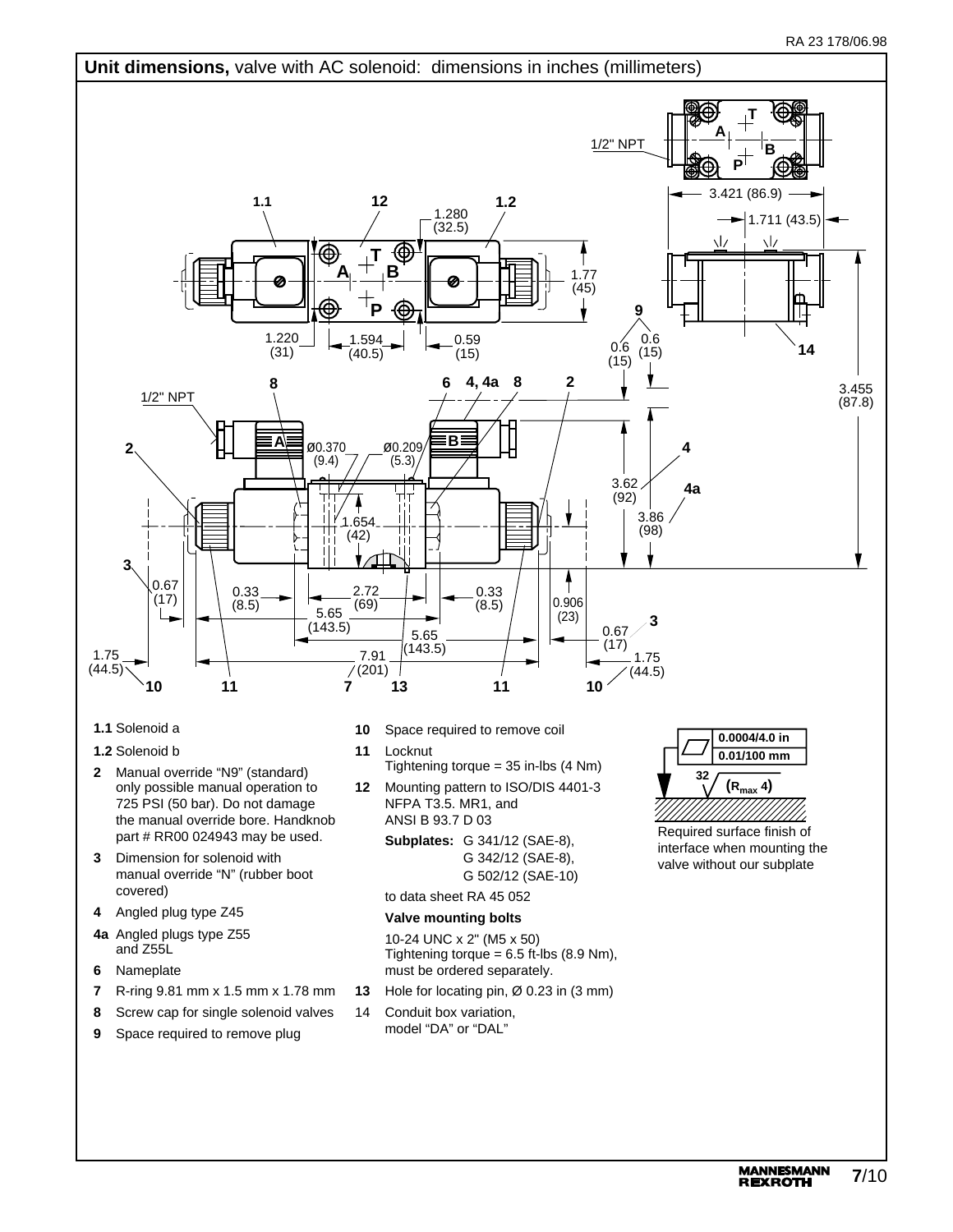

|             |                                                                                                       |            | <b>DC Voltage</b> | <b>AC Voltage</b>                                                          |             |  |
|-------------|-------------------------------------------------------------------------------------------------------|------------|-------------------|----------------------------------------------------------------------------|-------------|--|
| <b>Item</b> | <b>Description</b>                                                                                    | Voltage    | Order No.         | <b>Voltage</b>                                                             | Order No.   |  |
| 157a        | Coil for individual connection                                                                        | 12V<br>24V | RR00 021389       | RR00 021388   110 V, 50/60 Hz   RR00 020175<br>230 V, 50/60 Hz RR00 020176 |             |  |
| 157b        | Coil for central connection                                                                           | 12V<br>24V | RR00 021462       | 110 V, 50/60 Hz RR00 021464<br>RR00 021463   230 V, 50/60 Hz   RR00 021465 |             |  |
| 160         | Seal kit - Hand nut for pole tube w/o manual override<br>and pole tube with protected manual override |            | RR00 068604       |                                                                            | RR00 833831 |  |
|             | Seal kit – Hand nut for pole tube with manual override                                                |            | RR00 068605       |                                                                            | RR00 833808 |  |

| Seal kit - Valve: Plug connector "Z" |                                   |              |  |  |  |  |
|--------------------------------------|-----------------------------------|--------------|--|--|--|--|
| <b>Item</b>                          | <b>Seal Material</b>              | Order number |  |  |  |  |
| 113                                  | <b>NBR</b> seals                  | RR00 313162  |  |  |  |  |
|                                      | <b>FPM</b> seals                  | RR00 313163  |  |  |  |  |
|                                      | Seal kit - Valve: Conduit box "D" |              |  |  |  |  |
| <b>Item</b>                          | <b>Seal Material</b>              | Order number |  |  |  |  |
| 113                                  | <b>NBR</b> seals                  | RR00 833687  |  |  |  |  |
|                                      | <b>FPM</b> seals                  | RR00 833689  |  |  |  |  |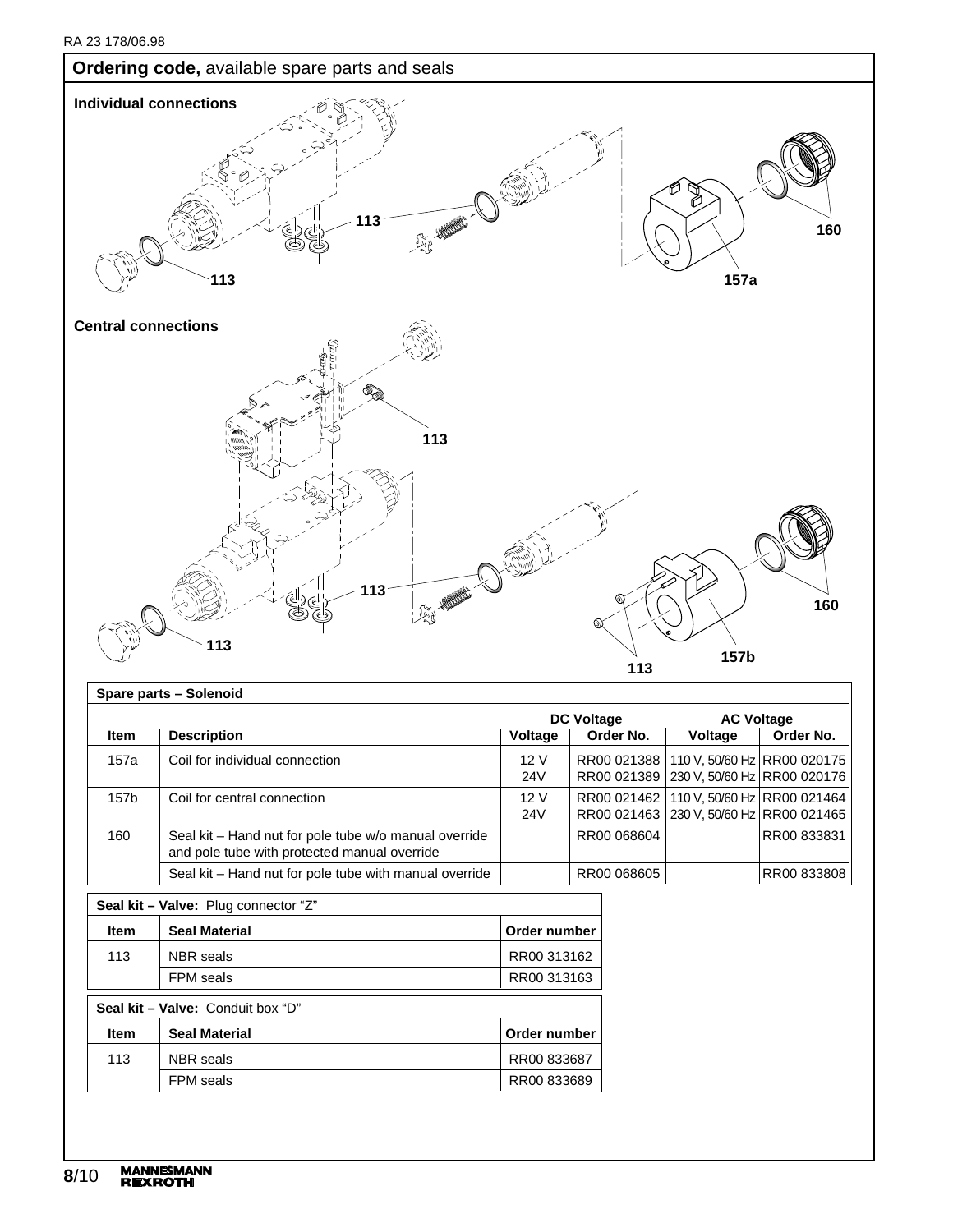|               | Ordering code, plug-in connectors to DIN 43 650 A and ISO 4400 for component plug "K4" |                   |                                |                                   |                          |                                                                |             |  |  |
|---------------|----------------------------------------------------------------------------------------|-------------------|--------------------------------|-----------------------------------|--------------------------|----------------------------------------------------------------|-------------|--|--|
|               | H<br>For further<br>plug-in connectors<br>see RA 08 006                                |                   |                                |                                   |                          |                                                                |             |  |  |
|               |                                                                                        |                   |                                | Material no.                      |                          |                                                                |             |  |  |
| Valve<br>side | Color                                                                                  | Without circuitry | With indicator light<br>12240V | With LED & rectifier<br>24  240 V | With rectifier<br>12240V | With indicator light and<br>Z diode protective circuit<br>24 V | Thread      |  |  |
| a             | grey                                                                                   | RR00 074683       |                                |                                   |                          |                                                                | Pg 11       |  |  |
| b             | black                                                                                  | RR00 074684       |                                |                                   |                          |                                                                | Pg 11       |  |  |
| a/b           | black                                                                                  |                   | RR00 057292                    | RR00 057423                       | RR00 313933              | RR00 310995                                                    | Pg 11       |  |  |
| a             | red/brown                                                                              | RR00 004823       |                                |                                   |                          |                                                                | $1/2$ " NPT |  |  |
| b             | black                                                                                  | RR00 011039       |                                |                                   |                          |                                                                | $1/2$ " NPT |  |  |
| a/b           | black                                                                                  |                   | RR00 057453                    | RR00 057455                       | RR00 842566              |                                                                | $1/2$ " NPT |  |  |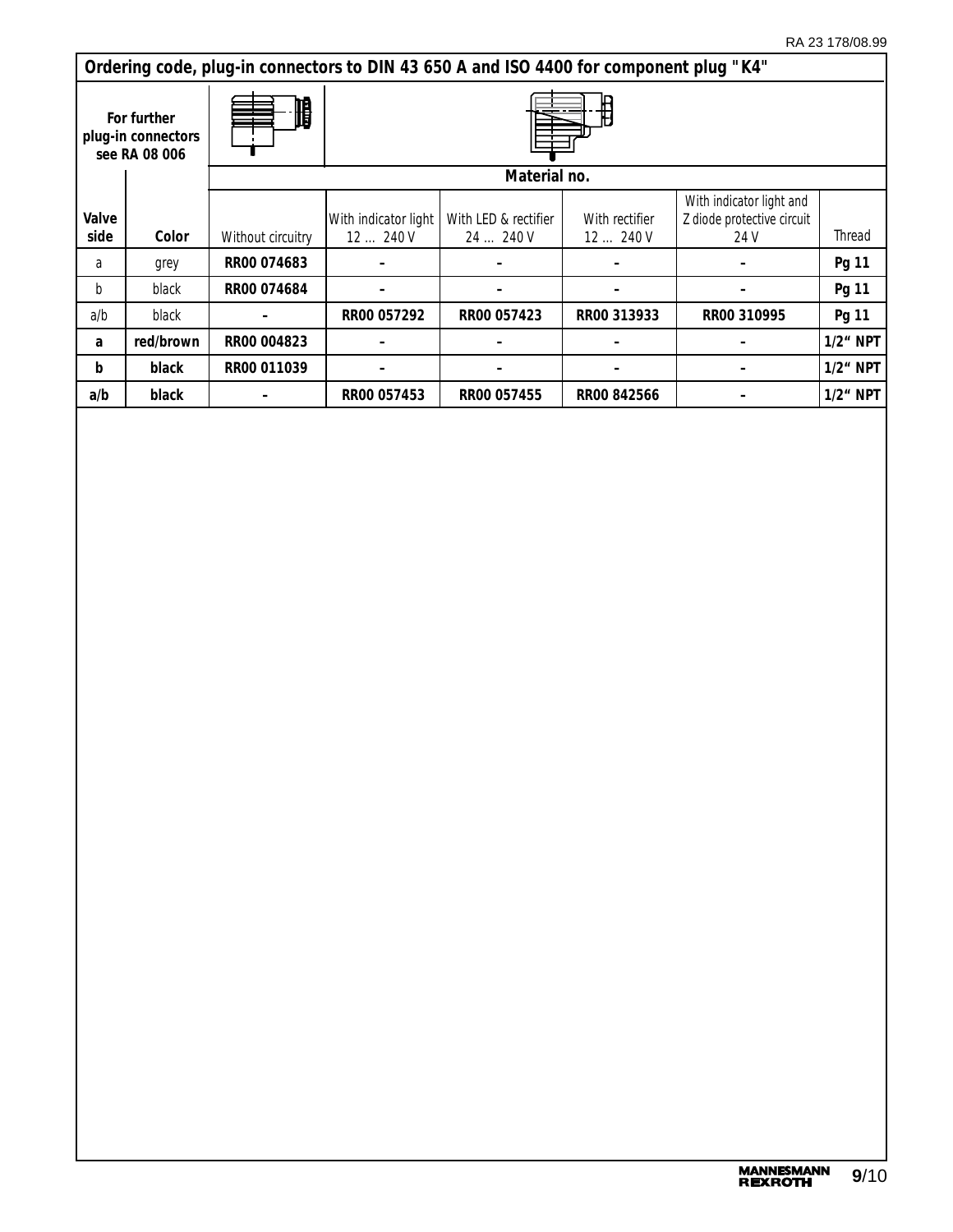# **Notes:**

*Rexroth Hydraulics Div., Industrial*, 2315 City Line Road, Bethlehem, PA 18017-2131 Tel. (610) 694-8300 Fax: (610) 694-8467 *Rexroth Hydraulics Div., Mobile,* 1700 Old Mansfield Road, Wooster, OH 44691-0394 Tel. (330) 263-3400 Fax: (330) 263-3333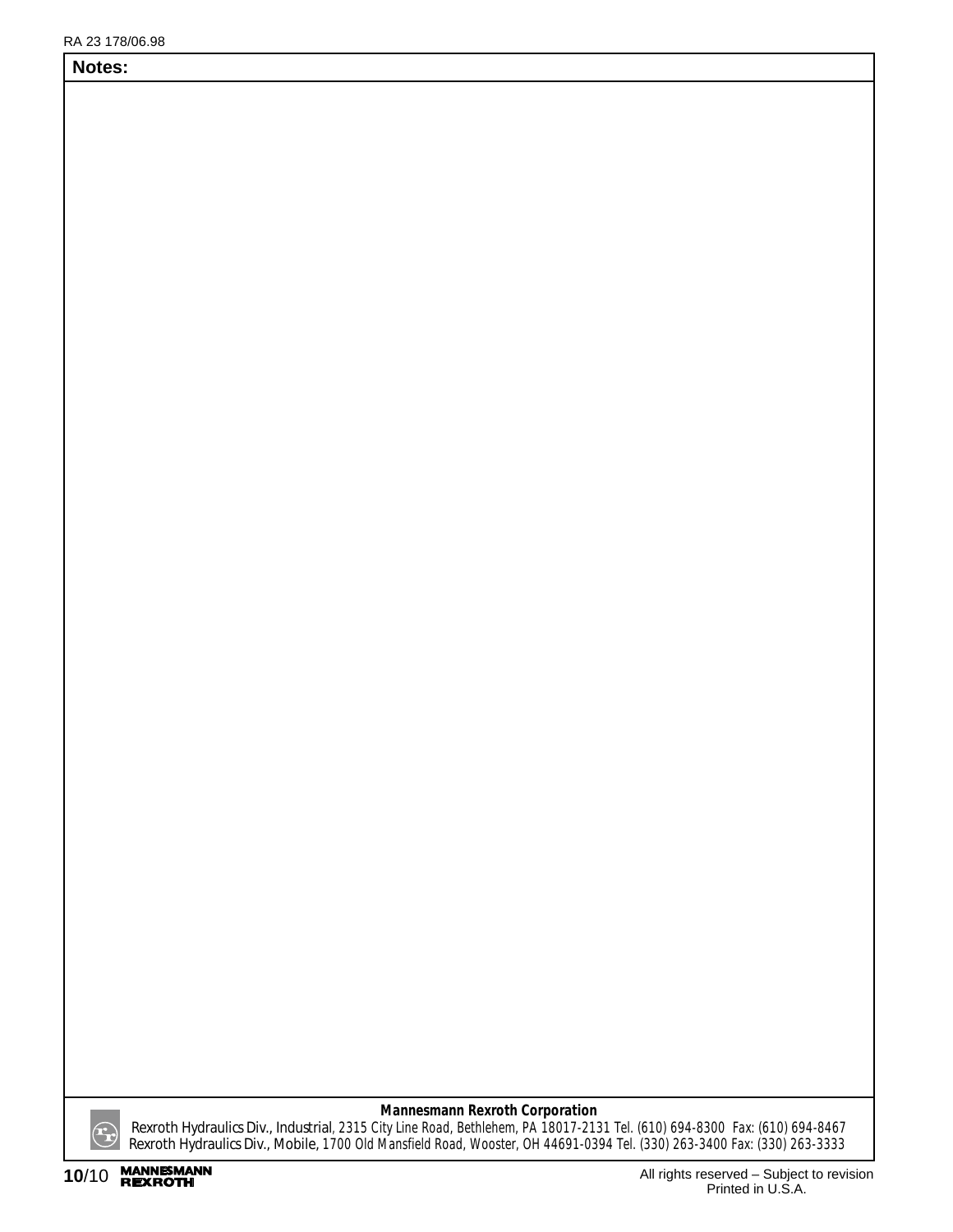# **Notes:**



# **Mannesmann Rexroth Corporation**

*Rexroth Hydraulics Div., Industrial*, 2315 City Line Road, Bethlehem, PA 18017-2131 Tel. (610) 694-8300 Fax: (610) 694-8467 *Rexroth Hydraulics Div., Mobile,* 1700 Old Mansfield Road, Wooster, OH 44691-0394 Tel. (330) 263-3400 Fax: (330) 263-3333